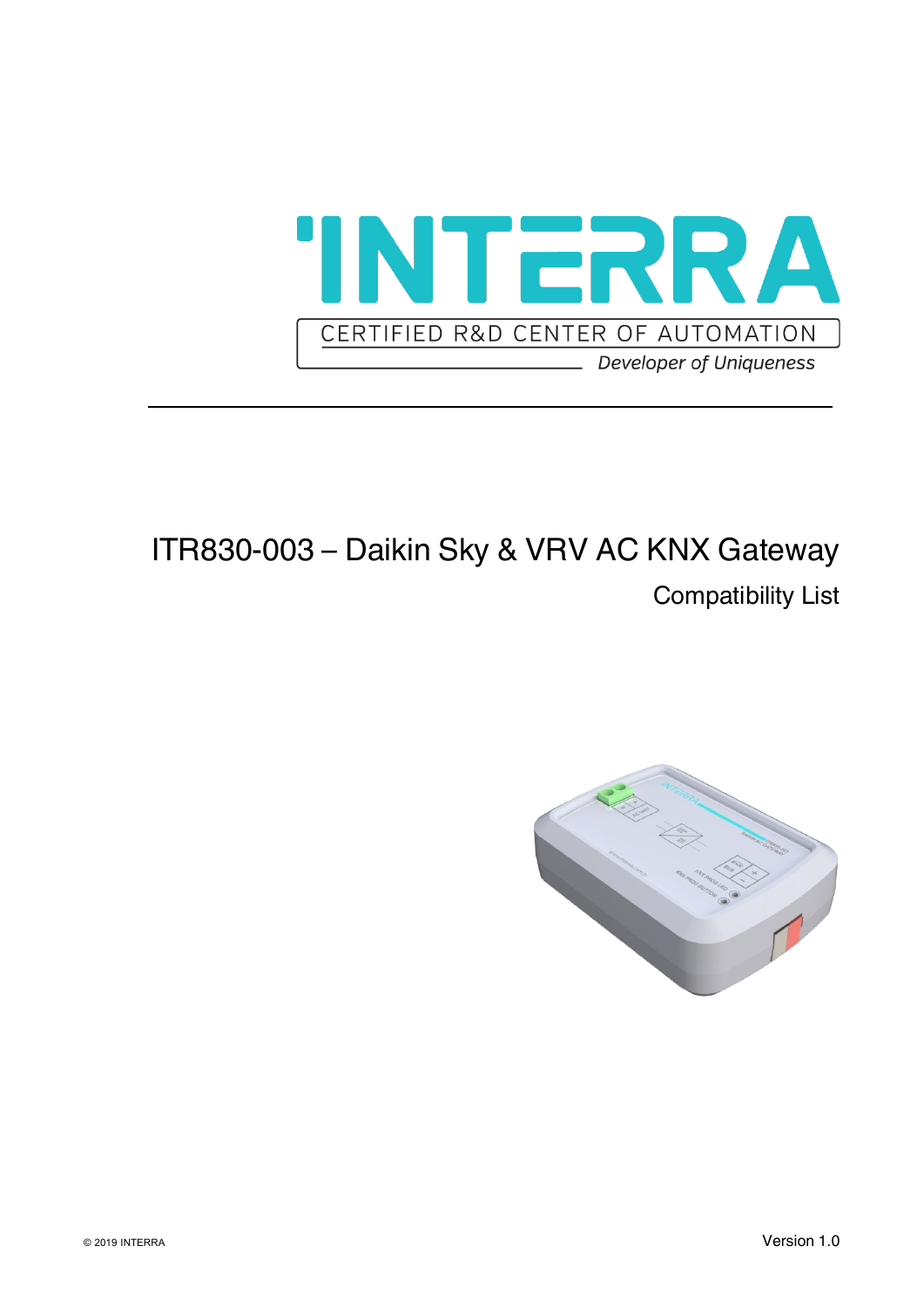# **Compatibility List**

#### Daikin Sky & VRV AC KNX Gateway Compatibility List

In this document the compatibilities of Daikin Industries air conditioners with ITR830-003 are described.

Specified models in document are referred indoor units. If last user wants to operate an AC unit with a model number not specified in this document might not be compatible with ITR830-003. Models should not be used without checking model compatibility. User should contact with supplier for this. Moreover, we recommend the users pay attention to the possible updates of the document.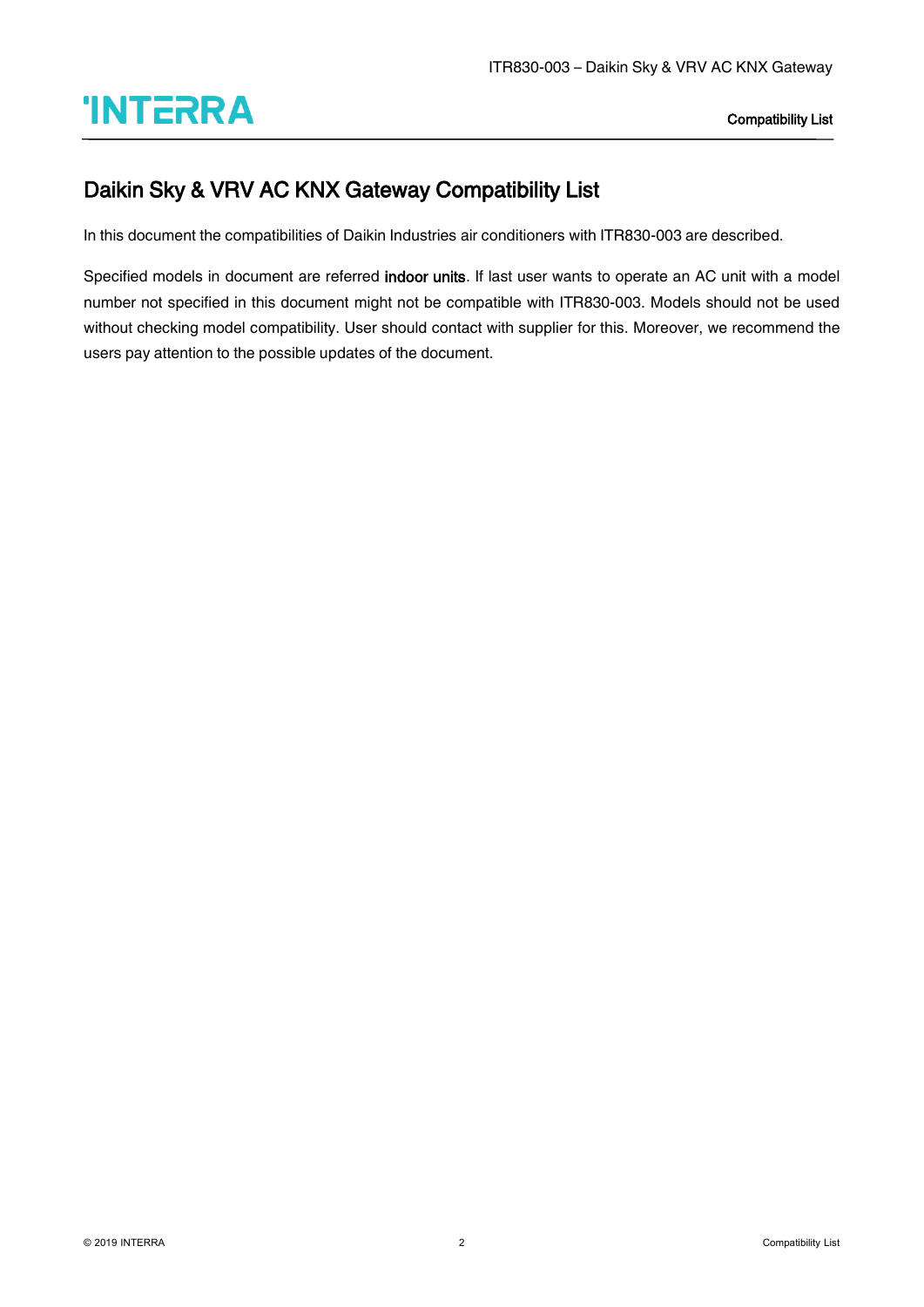## **Compatibility List**

#### Compatibility Table

All of the models described in the table below are referred to only indoor units. If there is a model number not specified in this list, please contact us for compatibility check. Moreover, xx means the power of the indoor unit and if there is a "Y" at the model codes it shows that unit is a heat pump unit otherwise it is just cooling system.

| <b>Daikin Indoor Unit Model</b>        | <b>Sky Line</b>                                                                     | <b>VRV Line</b>                                                      |
|----------------------------------------|-------------------------------------------------------------------------------------|----------------------------------------------------------------------|
| <b>Ceiling Cassette 2-Way</b>          |                                                                                     | <b>FXCQ xx</b><br><b>FXYC xx</b><br><b>FXCP xx</b>                   |
| <b>Ceiling Cassette 4-Way</b>          | FFA xx<br>FFQ xx<br>FHC xx<br><b>FHYC xx</b><br><b>FHYCP xx</b><br>FCQ xx<br>FHY xx | <b>FXYF xx</b><br>FXZQ xx                                            |
| <b>Ceiling Cassette Round Flow</b>     | FCQ xx                                                                              | <b>FXFQ xx</b><br>FJFP xx<br><b>FXFP xx</b><br><b>FXFSP xx</b>       |
| <b>Ceiling Cassette Round Flow CMS</b> | <b>FMCQ xx</b><br><b>FMDQ xx</b>                                                    | <b>FXKQ xx</b>                                                       |
| <b>Ceiling Cassette Single Flow</b>    |                                                                                     | <b>FJEP xx</b>                                                       |
| <b>Ceiling Cassette Corner Blow</b>    | FHK xx<br><b>FHYK xx</b>                                                            | <b>FXKQ xx</b><br><b>FXYK xx</b><br><b>FXUQ xx</b><br><b>FXCP xx</b> |
| <b>Cassette Ceiling Suspended</b>      | <b>FUA XX A</b><br><b>FUQ xx</b><br><b>FUY xx</b><br><b>FHQ xx</b>                  | <b>FXUQ xx</b><br><b>FXHQ xx</b>                                     |
| <b>Ceiling Suspended</b>               | FHA xx<br>FHQ xx<br><b>FHQG xx</b><br>FH xx<br>FHY xx<br>FHYP xx                    | <b>FXHQ xx</b><br><b>FXYH xx</b><br><b>FXSQ xx</b>                   |
| <b>Ceiling Mounted Build-In</b>        | FHB xx<br>FHYB xx                                                                   | <b>FJSP xx</b><br><b>FXSP xx</b>                                     |
| <b>Floor Standing Cased</b>            | <b>FVQ xx</b><br><b>FVXM xx</b>                                                     | <b>FXYL xx</b><br><b>FXYLM xx</b>                                    |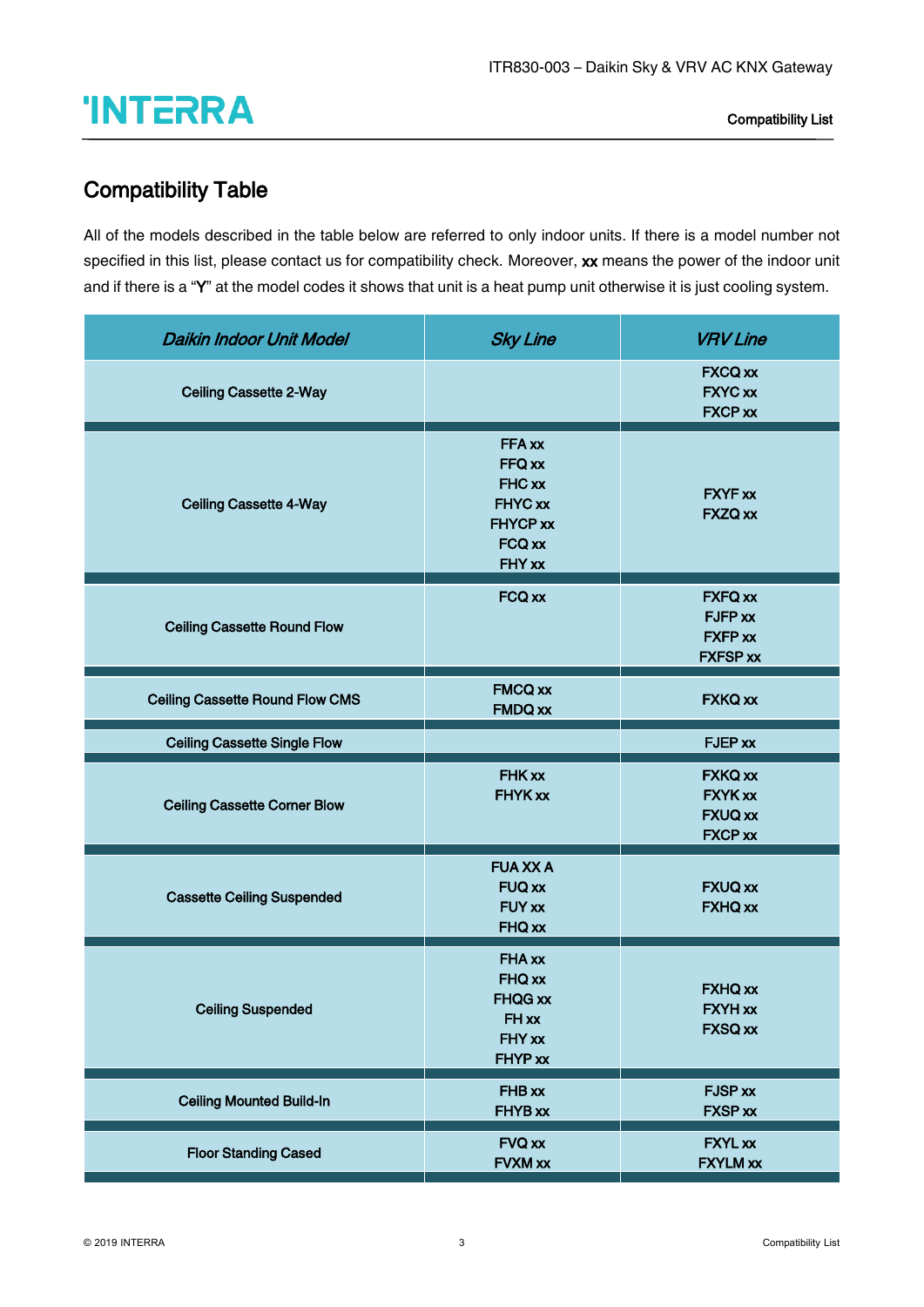

| <b>Vertical Floor</b>                      |                                                                                                                                                                                                       | <b>FXDQ xx</b><br><b>FXNP xx</b>                                                                                                                                                                                                              |
|--------------------------------------------|-------------------------------------------------------------------------------------------------------------------------------------------------------------------------------------------------------|-----------------------------------------------------------------------------------------------------------------------------------------------------------------------------------------------------------------------------------------------|
| <b>Concealed Ceiling</b>                   | <b>ADEQ xx</b><br><b>ADEQS xx</b><br>FBA xx<br><b>FBK xx</b><br><b>FBQ xx</b><br>FDBQ xx<br><b>FDMQ xx</b><br><b>FDYMP</b> xx<br>FDXM xx<br><b>FDXS xx F</b><br><b>FDXS xx</b><br>FHEB xx<br>FHYBP xx | <b>FHEYB xx</b><br><b>FXSQ xx</b><br><b>FXYB xx</b><br><b>FXYF xx</b><br><b>FXYM xx</b><br><b>FXYSP xx</b><br><b>FXDQ xx</b><br><b>FJDHP xx</b><br><b>FXDAP xx</b><br><b>FXDSP xx</b><br><b>FXYMP xx</b><br><b>FXDYQ xx</b><br><b>FQMQ xx</b> |
| <b>Concealed Ceiling CMS</b>               | <b>FMDQ xx</b>                                                                                                                                                                                        | <b>FXMQ xx</b>                                                                                                                                                                                                                                |
| <b>Concealed Ceiling Slim Silouette</b>    | FDXM xx M<br><b>FDYQ xx</b><br><b>FDYQN xx</b><br><b>FDYQT xx</b><br><b>FYDYQ xx</b>                                                                                                                  | <b>FXDQ xx</b><br><b>FXMQ xx</b><br><b>FJDP xx</b><br>FJXP xx<br><b>FXDP xx</b>                                                                                                                                                               |
| <b>Concealed Ceiling Low Pressure</b>      | <b>FDBNQ xx</b><br><b>FDYB xx</b>                                                                                                                                                                     | <b>FXDQ xx</b><br><b>FXLQ xx</b>                                                                                                                                                                                                              |
| <b>Concealed Ceiling Compact</b>           |                                                                                                                                                                                                       | <b>FXMQ xx</b><br><b>FXNQ xx</b><br><b>FXMP xx</b>                                                                                                                                                                                            |
| <b>Concealed Ceiling Middle Pressure</b>   | FDYM xx                                                                                                                                                                                               |                                                                                                                                                                                                                                               |
| <b>Concealed Ceiling High Pressure</b>     | <b>FDA xx</b><br>FDQ xx<br>FDEQ xx<br><b>FAQ xx</b><br>FBQ xx                                                                                                                                         | <b>FXMQ xx</b><br><b>FXAQ xx</b>                                                                                                                                                                                                              |
| <b>Duct Low Silouette</b>                  | <b>BQ</b> xx<br><b>BQSG xx</b><br><b>FDXS xx</b>                                                                                                                                                      |                                                                                                                                                                                                                                               |
| <b>Floor Standing Units With Casing</b>    | <b>FVA xx A</b>                                                                                                                                                                                       | <b>FXLQ xx</b>                                                                                                                                                                                                                                |
| <b>Floor Standing Units Without Casing</b> | FNA xx A<br>FNQ xx<br><b>FVQ xx</b><br>FV xx<br>FVY xx                                                                                                                                                | <b>FXNQ xx</b>                                                                                                                                                                                                                                |